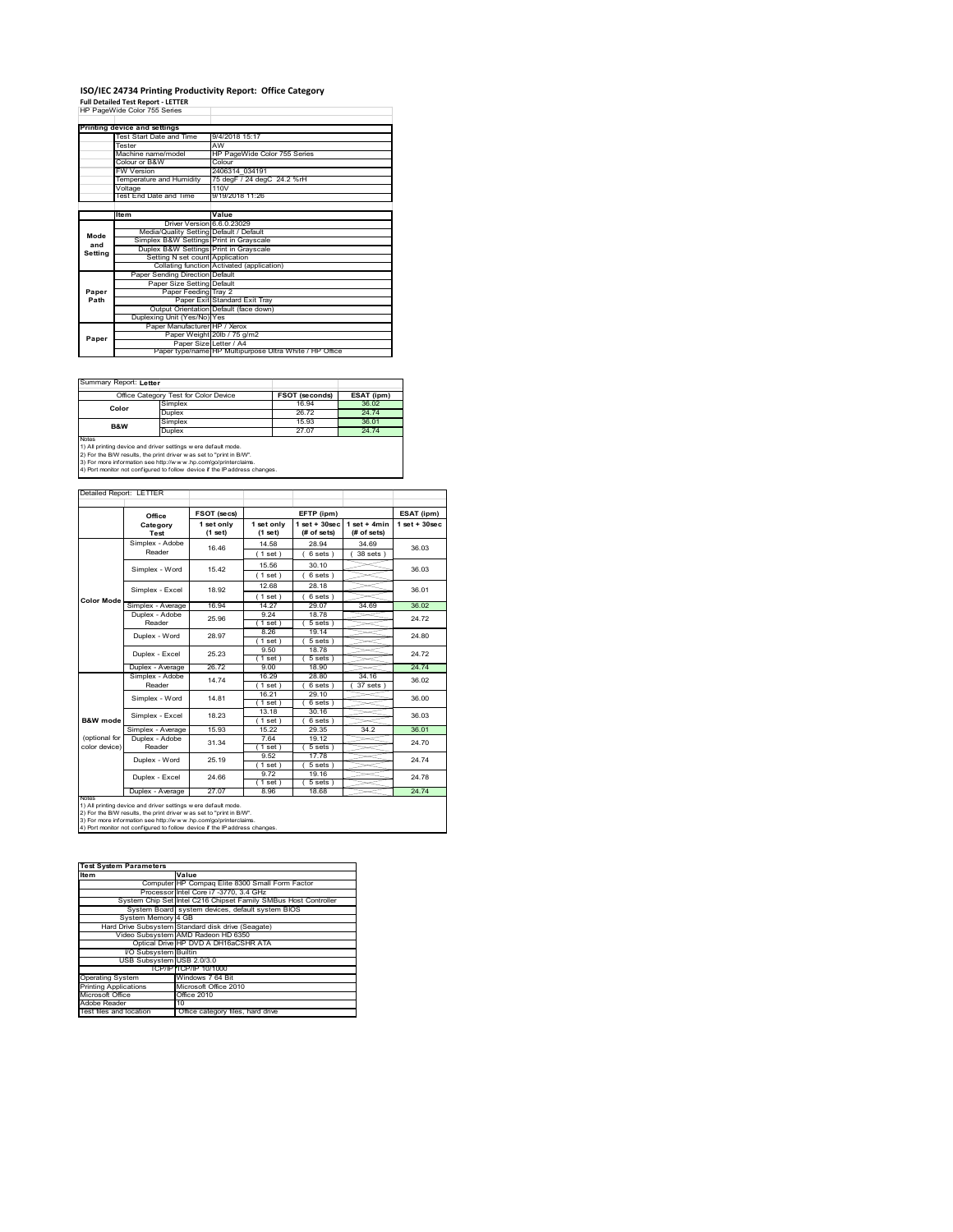#### **ISO/IEC 24734 Printing Productivity Report: Office Category**

**Full Detailed Test Report ‐ A4** HP PageWide Color 755 Series

|         | Printing device and settings            |                                                         |  |
|---------|-----------------------------------------|---------------------------------------------------------|--|
|         | Test Start Date and Time                | 9/4/2018 15:17                                          |  |
|         | Tester                                  | AW                                                      |  |
|         | Machine name/model                      | HP PageWide Color 755 Series                            |  |
|         | Colour or B&W                           | Colour                                                  |  |
|         | <b>FW Version</b>                       | 2406314 034191                                          |  |
|         | Temperature and Humidity                | 75 degF / 24 degC 24.2 %rH                              |  |
|         | Voltage                                 | 110V                                                    |  |
|         | Test End Date and Time                  | 9/19/2018 11:26                                         |  |
|         |                                         |                                                         |  |
|         | Item                                    | Value                                                   |  |
|         | Driver Version 6.6.0.23029              |                                                         |  |
| Mode    | Media/Quality Setting Default / Default |                                                         |  |
| and     | Simplex B&W Settings Print in Grayscale |                                                         |  |
| Setting | Duplex B&W Settings Print in Grayscale  |                                                         |  |
|         | Setting N set count Application         |                                                         |  |
|         |                                         | Collating function Activated (application)              |  |
|         | Paper Sending Direction Default         |                                                         |  |
|         | Paper Size Setting Default              |                                                         |  |
| Paper   | Paper Feeding Tray 2                    |                                                         |  |
| Path    |                                         | Paper Exit Standard Exit Tray                           |  |
|         |                                         | Output Orientation Default (face down)                  |  |
|         | Duplexing Unit (Yes/No) Yes             |                                                         |  |
|         | Paper Manufacturer HP / Xerox           |                                                         |  |
| Paper   |                                         | Paper Weight 20lb / 75 g/m2                             |  |
|         | Paper Size Letter / A4                  |                                                         |  |
|         |                                         | Paper type/name HP Multipurpose Ultra White / HP Office |  |

٦

Summary Report: **A4**

| Office Category Test for Color Device                                                                                                                                                                                                                                                           |       | ESAT (ipm)            |  |  |
|-------------------------------------------------------------------------------------------------------------------------------------------------------------------------------------------------------------------------------------------------------------------------------------------------|-------|-----------------------|--|--|
| Simplex                                                                                                                                                                                                                                                                                         | 14.43 | 36.03                 |  |  |
| Duplex                                                                                                                                                                                                                                                                                          | 28.99 | 24.74                 |  |  |
| Simplex                                                                                                                                                                                                                                                                                         | 16.94 | 36.04                 |  |  |
| 27.22<br><b>Duplex</b>                                                                                                                                                                                                                                                                          |       | 24.70                 |  |  |
| Notes<br>1) All printing device and driver settings w ere default mode.<br>2) For the B/W results, the print driver was set to "print in B/W".<br>3) For more information see http://www.hp.com/go/printerclaims.<br>4) Port monitor not configured to follow device if the IP address changes. |       |                       |  |  |
|                                                                                                                                                                                                                                                                                                 |       | <b>FSOT (seconds)</b> |  |  |

| Detailed Report: A4 |                   |                         |                       |                                  |                               |                   |
|---------------------|-------------------|-------------------------|-----------------------|----------------------------------|-------------------------------|-------------------|
|                     | Office            | FSOT (secs)             |                       | EFTP (ipm)                       |                               | ESAT (ipm)        |
|                     | Category<br>Test  | 1 set only<br>$(1$ set) | 1 set only<br>(1 set) | $1$ set $+30$ sec<br>(# of sets) | $1$ set + 4min<br>(# of sets) | $1$ set $+30$ sec |
|                     | Simplex - Adobe   | 14.57                   | 16.47                 | 29.00                            | 33.45                         | 36.03             |
|                     | Reader            |                         | (1 set)               | 6 sets)                          | 38 sets )                     |                   |
|                     | Simplex - Word    | 14 33                   | 16.75                 | 30.32                            |                               | 36.03             |
|                     |                   |                         | (1 set)               | 6 sets)                          |                               |                   |
|                     | Simplex - Excel   | 14 37                   | 16.70                 | 26.34                            |                               | 36.04             |
| Colour<br>Mode      |                   |                         | (1 set)               | 6 sets)                          |                               |                   |
|                     | Simplex - Average | 14.43                   | 16.64                 | 28.55                            | 33.45                         | 36.03             |
|                     | Duplex - Adobe    | 31.10                   | 7.70                  | 18.00                            |                               | 24.80             |
|                     | Reader            |                         | $1$ set)              | 5 sets)                          |                               |                   |
|                     | Duplex - Word     | 24 72                   | 9.70                  | 18.84                            |                               | 24.72             |
|                     |                   |                         | $1$ set $)$           | $5 sets$ )                       |                               |                   |
|                     | Duplex - Excel    | 31.14                   | 770                   | 18.96                            |                               | 24 70             |
|                     |                   |                         | $1$ set)              | $5 sets$ )                       |                               |                   |
|                     | Duplex - Average  | 29.0                    | 8.36                  | 18.60                            |                               | 24.74             |
|                     | Simplex - Adobe   | 16.23                   | 14.80                 | 29.47                            | 33.84                         | 36.04             |
|                     | Reader            |                         | $1$ set)<br>13 27     | 6 sets )<br>29.96                | $37$ sets                     |                   |
|                     | Simplex - Word    | 18.09                   |                       |                                  |                               | 36.05             |
|                     |                   |                         | $1$ set)<br>14.54     | 6 sets)<br>27.26                 |                               |                   |
| <b>B&amp;W</b> mode | Simplex - Excel   | 16.50                   | (1 set)               | $6 sets$ )                       |                               | 36.05             |
|                     | Simplex - Average | 16.9                    | 14 20                 | 28.89                            | 33.8                          | 36.04             |
| (optional for       | Duplex - Adobe    |                         | 7.68                  | 18.92                            |                               |                   |
| color device)       | Reader            | 31.25                   | $1$ set)              | 5 sets)                          |                               | 24.72             |
|                     |                   |                         | 9.64                  | 18.90                            |                               |                   |
|                     | Duplex - Word     | 24 89                   | $1$ set)              | 5 sets)                          |                               | 24.70             |
|                     | Duplex - Excel    | 25.51                   | 9.40                  | 18.28                            |                               | 24 70             |
|                     |                   |                         | (1 set)               | 5 sets)                          |                               |                   |
|                     | Duplex - Average  | 27.2                    | 8.90                  | 18.70                            |                               | 24.70             |
| <b>NOtes</b>        |                   |                         |                       |                                  |                               |                   |

notes<br>1) All printing device and driver settings were default mode.<br>2) For the B/W results, the print driver was set to "print in B/W".<br>3) For more information see http://www.hp.com/go/printerclaims.<br>4) Por morator not con

| <b>Test System Parameters</b> |                                                                 |  |  |
|-------------------------------|-----------------------------------------------------------------|--|--|
| <b>Item</b>                   | Value                                                           |  |  |
|                               | Computer HP Compaq Elite 8300 Small Form Factor                 |  |  |
|                               | Processor Intel Core i7 -3770, 3.4 GHz                          |  |  |
|                               | System Chip Set Intel C216 Chipset Family SMBus Host Controller |  |  |
|                               | System Board system devices, default system BIOS                |  |  |
| System Memory 4 GB            |                                                                 |  |  |
|                               | Hard Drive Subsystem Standard disk drive (Seagate)              |  |  |
|                               | Video Subsystem AMD Radeon HD 6350                              |  |  |
|                               | Optical Drive HP DVD A DH16aCSHR ATA                            |  |  |
| I/O Subsystem Builtin         |                                                                 |  |  |
| USB Subsystem USB 2.0/3.0     |                                                                 |  |  |
|                               | TCP/IPITCP/IP 10/1000                                           |  |  |
| <b>Operating System</b>       | Windows 7 64 Bit                                                |  |  |
| <b>Printing Applications</b>  | Microsoft Office 2010                                           |  |  |
| Microsoft Office              | Office 2010                                                     |  |  |
| Adobe Reader                  | 10                                                              |  |  |
| Test files and location       | Office category files, hard drive                               |  |  |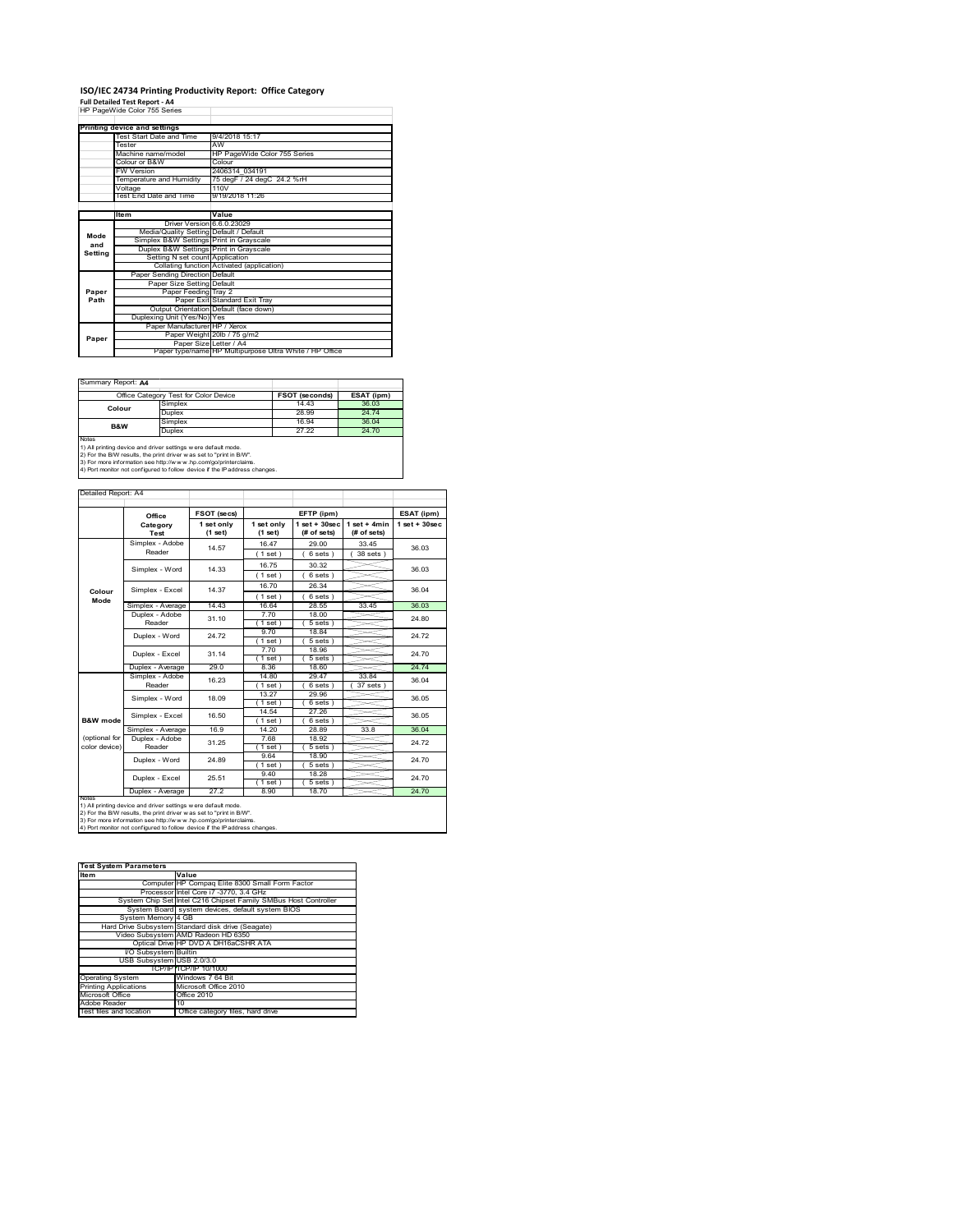# **ISO/IEC 24734 Printing Productivity Report: Office Category Full Detailed Test Report ‐ Tabloid** HP PageWide Color 755 Series

|         | Printing device and settings            |                                                         |  |  |  |  |
|---------|-----------------------------------------|---------------------------------------------------------|--|--|--|--|
|         | Test Start Date and Time                | 9/4/2018 15:17                                          |  |  |  |  |
|         | Tester                                  | AW                                                      |  |  |  |  |
|         | Machine name/model                      | HP PageWide Color 755 Series                            |  |  |  |  |
|         | Colour or B&W                           | Colour                                                  |  |  |  |  |
|         | FW Version                              | 2406314 034191                                          |  |  |  |  |
|         | Temperature and Humidity                | 75 degF / 24 degC 24.2 %rH                              |  |  |  |  |
|         | Voltage                                 | 110V                                                    |  |  |  |  |
|         | Test End Date and Time                  | 9/19/2018 11:26                                         |  |  |  |  |
|         |                                         |                                                         |  |  |  |  |
|         | ltem                                    | Value                                                   |  |  |  |  |
|         | Driver Version 6.6.0.23029              |                                                         |  |  |  |  |
| Mode    | Media/Quality Setting Default / Default |                                                         |  |  |  |  |
| and     | Simplex B&W Settings Print in Grayscale |                                                         |  |  |  |  |
| Setting | Duplex B&W Settings Print in Grayscale  |                                                         |  |  |  |  |
|         | Setting N set count Application         |                                                         |  |  |  |  |
|         |                                         | Collating function Activated (application)              |  |  |  |  |
|         | Paper Sending Direction Default         |                                                         |  |  |  |  |
|         | Paper Size Setting Default              |                                                         |  |  |  |  |
| Paper   | Paper Feeding Tray 2                    |                                                         |  |  |  |  |
| Path    |                                         | Paper Exit Standard Exit Tray                           |  |  |  |  |
|         |                                         | Output Orientation Default (face down)                  |  |  |  |  |
|         | Duplexing Unit (Yes/No) Yes             |                                                         |  |  |  |  |
|         | Paper Manufacturer HP / Xerox           |                                                         |  |  |  |  |
| Paper   |                                         | Paper Weight 20lb / 75 g/m2                             |  |  |  |  |
|         | Paper Size Letter / A4                  |                                                         |  |  |  |  |
|         |                                         | Paper type/name HP Multipurpose Ultra White / HP Office |  |  |  |  |

Ī.

Summary Report: Tabloid

| Office Category Test for Color Device                                                                                                                                                                                                                                                           |                 | <b>FSOT (seconds)</b> | ESAT (ipm) |  |
|-------------------------------------------------------------------------------------------------------------------------------------------------------------------------------------------------------------------------------------------------------------------------------------------------|-----------------|-----------------------|------------|--|
| Color                                                                                                                                                                                                                                                                                           | Simplex         | 16.94                 | 18.09      |  |
|                                                                                                                                                                                                                                                                                                 | Duplex          | 26.72                 | 8.95       |  |
| <b>B&amp;W</b>                                                                                                                                                                                                                                                                                  | Simplex         | 26.77                 | 18.09      |  |
|                                                                                                                                                                                                                                                                                                 | Duplex<br>34.70 |                       | 8.94       |  |
| Notes<br>1) All printing device and driver settings w ere default mode.<br>2) For the B/W results, the print driver was set to "print in B/W".<br>3) For more information see http://www.hp.com/go/printerclaims.<br>4) Port monitor not configured to follow device if the IP address changes. |                 |                       |            |  |

|                                                                   | Office            | FSOT (secs)           | EFTP (ipm)            |                                  | ESAT (ipm)                    |                    |
|-------------------------------------------------------------------|-------------------|-----------------------|-----------------------|----------------------------------|-------------------------------|--------------------|
|                                                                   | Category<br>Test  | 1 set only<br>(1 set) | 1 set only<br>(1 set) | $1$ set $+30$ sec<br>(# of sets) | $1$ set + 4min<br>(# of sets) | $1$ set + $30$ sec |
|                                                                   | Simplex - Adobe   | 26.14                 | 9.18                  | 15.30                            | 17.16                         | 18.09              |
|                                                                   | Reader            |                       | (1 set)               | 4 sets                           | $20$ sets $)$                 |                    |
|                                                                   | Simplex - Word    | 22 11                 | 10.85                 | 15.31                            |                               | 18.09              |
|                                                                   |                   |                       | (1 set)               | 4 sets)                          |                               |                    |
|                                                                   | Simplex - Excel   | 22.03                 | 10.89                 | 15.50                            |                               | 18.09              |
| <b>Color Mode</b>                                                 |                   |                       | $1$ set)              | $4 sets$ )                       |                               |                    |
|                                                                   | Simplex - Average | 23 43                 | 10.30                 | 15.37                            | 17.16                         | 18.09              |
|                                                                   | Duplex - Adobe    | 35.63                 | 672                   | 776                              |                               | 8.94               |
|                                                                   | Reader            |                       | $1$ set)              | 3 sets)                          |                               |                    |
|                                                                   | Duplex - Word     | 34 99                 | 6.84                  | 8.14                             |                               | 8.96               |
|                                                                   |                   |                       | $1$ set)              | 3 sets 1<br>770                  |                               |                    |
|                                                                   | Duplex - Excel    | 35.19                 | 6.80<br>$1$ set)      | 3 sets)                          |                               | 8.96               |
|                                                                   | Duplex - Average  | 35.27                 | 6.78                  | 7.86                             |                               | 8.95               |
|                                                                   | Simplex - Adobe   |                       | 7.86                  | 15.44                            | 17.24                         |                    |
|                                                                   | Reader            | 30.51                 | 1 set                 | 4 sets                           | 20 sets                       | 18.09              |
|                                                                   | Simplex - Word    | 27.91                 | 8.59                  | 14.76                            |                               | 18.09              |
|                                                                   |                   |                       | $1$ set)              | 4 sets )                         |                               |                    |
|                                                                   | Simplex - Excel   | 21.89                 | 10.97                 | 15.61                            |                               | 18.09              |
| B&W mode                                                          |                   |                       | $1$ set)              | 4 sets)                          |                               |                    |
|                                                                   | Simplex - Average | 26.77                 | 9 14                  | 15.27                            | 17.24                         | 18.09              |
| (optional for                                                     | Duplex - Adobe    | 35.14                 | 6.82                  | 8.02                             |                               | 8.94               |
| color device)                                                     | Reader            |                       | $1$ set)              | $3 sets$ )                       |                               |                    |
|                                                                   | Duplex - Word     | 34.56                 | 6.92                  | 772                              |                               | 8.94               |
|                                                                   |                   |                       | (1 set)               | 3 sets)                          |                               |                    |
|                                                                   | Duplex - Excel    | 34 40                 | 6.96                  | 8 1 0                            |                               | 8.96               |
|                                                                   |                   |                       | $1$ set)              | 3 sets)                          |                               |                    |
| 34.70<br>8.94<br>Duplex - Average<br>6.90<br>7.94<br><b>NOIRS</b> |                   |                       |                       |                                  |                               |                    |

| <b>Test System Parameters</b> |                                                                 |  |  |
|-------------------------------|-----------------------------------------------------------------|--|--|
| <b>Item</b>                   | Value                                                           |  |  |
|                               | Computer HP Compag Elite 8300 Small Form Factor                 |  |  |
|                               | Processor Intel Core i7 -3770, 3.4 GHz                          |  |  |
|                               | System Chip Set Intel C216 Chipset Family SMBus Host Controller |  |  |
|                               | System Board system devices, default system BIOS                |  |  |
| System Memory 4 GB            |                                                                 |  |  |
|                               | Hard Drive Subsystem Standard disk drive (Seagate)              |  |  |
|                               | Video Subsystem AMD Radeon HD 6350                              |  |  |
|                               | Optical Drive HP DVD A DH16aCSHR ATA                            |  |  |
| <b>VO Subsystem Builtin</b>   |                                                                 |  |  |
| USB Subsystem USB 2.0/3.0     |                                                                 |  |  |
|                               | TCP/IPITCP/IP 10/1000                                           |  |  |
| <b>Operating System</b>       | Windows 7 64 Bit                                                |  |  |
| <b>Printing Applications</b>  | Microsoft Office 2010                                           |  |  |
| Microsoft Office              | Office 2010                                                     |  |  |
| Adobe Reader                  | 10                                                              |  |  |
| Test files and location       | Office category files, hard drive                               |  |  |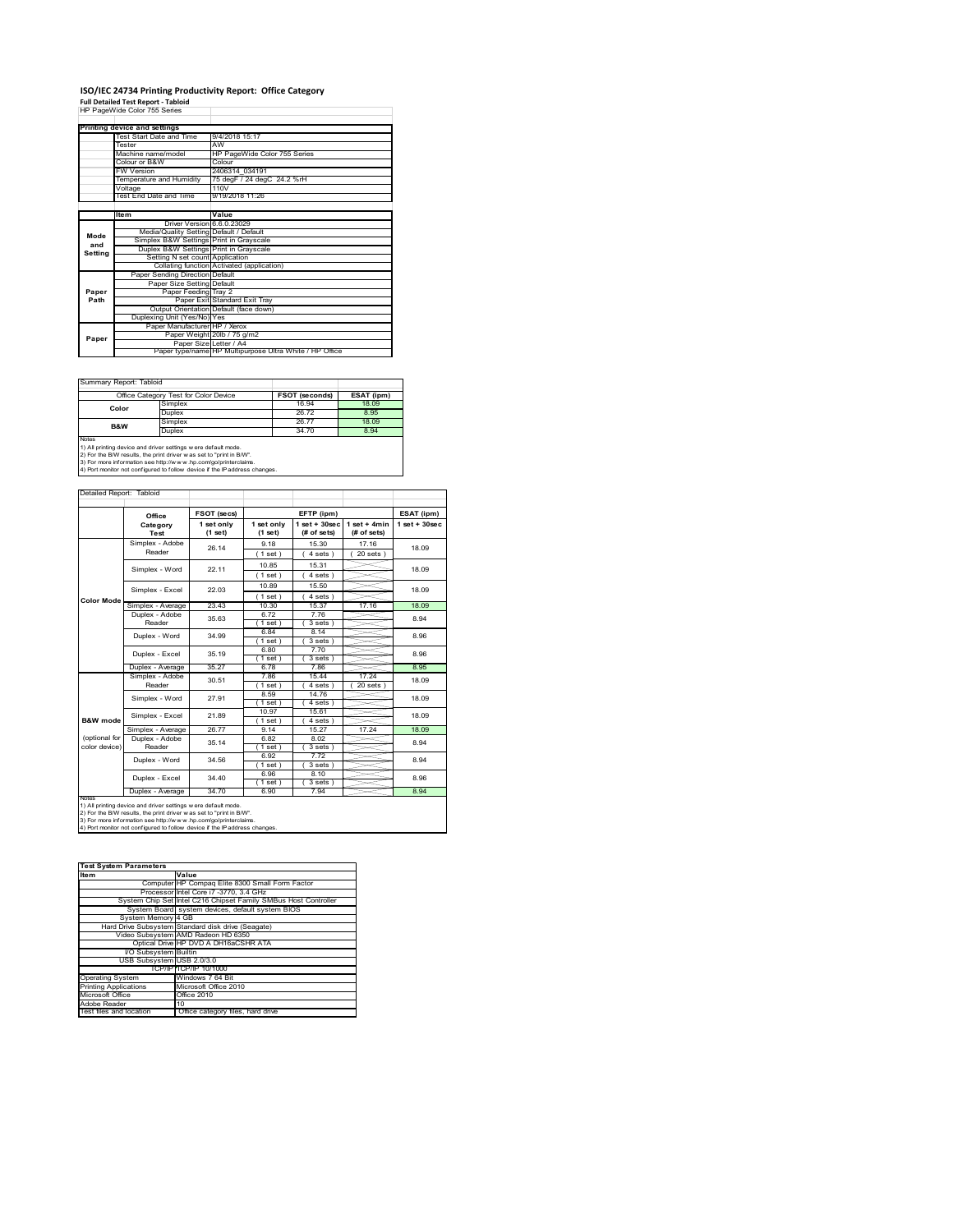### **ISO/IEC 24734 Printing Productivity Report: Office Category**

**Full Detailed Test Report ‐ A3** HP PageWide Color 755 Series

|         | Printing device and settings            |                                                         |
|---------|-----------------------------------------|---------------------------------------------------------|
|         | Test Start Date and Time                | 9/4/2018 15:17                                          |
|         | Tester                                  | AW                                                      |
|         | Machine name/model                      | HP PageWide Color 755 Series                            |
|         | Colour or B&W                           | Colour                                                  |
|         | FW Version                              | 2406314 034191                                          |
|         | Temperature and Humidity                | 75 degF / 24 degC 24.2 %rH                              |
|         | Voltage                                 | 110V                                                    |
|         | Test End Date and Time                  | 9/19/2018 11:26                                         |
|         |                                         |                                                         |
|         | Item                                    | Value                                                   |
|         | Driver Version 6.6.0.23029              |                                                         |
| Mode    | Media/Quality Setting Default / Default |                                                         |
| and     | Simplex B&W Settings Print in Grayscale |                                                         |
| Setting | Duplex B&W Settings Print in Grayscale  |                                                         |
|         | Setting N set count Application         |                                                         |
|         |                                         | Collating function Activated (application)              |
|         | Paper Sending Direction Default         |                                                         |
|         | Paper Size Setting Default              |                                                         |
| Paper   | Paper Feeding Tray 2                    |                                                         |
| Path    |                                         | Paper Exit Standard Exit Tray                           |
|         |                                         | Output Orientation Default (face down)                  |
|         | Duplexing Unit (Yes/No) Yes             |                                                         |
|         | Paper Manufacturer HP / Xerox           |                                                         |
| Paper   |                                         | Paper Weight 20lb / 75 g/m2                             |
|         | Paper Size Letter / A4                  |                                                         |
|         |                                         | Paper type/name HP Multipurpose Ultra White / HP Office |

Ï

Summary Report: A3

|                | Office Category Test for Color Device                               | <b>FSOT (seconds)</b> | ESAT (ipm) |
|----------------|---------------------------------------------------------------------|-----------------------|------------|
| Color          | Simplex                                                             | 16.94                 | 18.09      |
|                | Duplex                                                              | 26.72                 | 8.94       |
| <b>B&amp;W</b> | Simplex                                                             | 24.48                 | 18.09      |
|                | Duplex                                                              | 38.05                 | 8.94       |
| <b>Notes</b>   | 1) All printing device and driver settings w ere default mode.      |                       |            |
|                | 2) For the B/W results, the print driver was set to "print in B/W". |                       |            |

2) For the B/W results, the print driver w as set to "print in B/W".<br>3) For more information see http://w w w .hp.com/go/printerclaims.<br>4) Port monitor not configured to follow device if the IP address changes.

| Detailed Report: A3            |                                                                                                                                                                                                                                                                                        |                       |                       |                                   |                               |                   |
|--------------------------------|----------------------------------------------------------------------------------------------------------------------------------------------------------------------------------------------------------------------------------------------------------------------------------------|-----------------------|-----------------------|-----------------------------------|-------------------------------|-------------------|
|                                |                                                                                                                                                                                                                                                                                        |                       |                       |                                   |                               |                   |
|                                | Office                                                                                                                                                                                                                                                                                 | FSOT (secs)           |                       | EFTP (ipm)                        |                               | ESAT (ipm)        |
|                                | Category<br>Test                                                                                                                                                                                                                                                                       | 1 set only<br>(1 set) | 1 set only<br>(1 set) | $1$ set + $30$ sec<br>(# of sets) | $1$ set + 4min<br>(# of sets) | $1$ set $+30$ sec |
|                                | Simplex - Adobe<br>Reader                                                                                                                                                                                                                                                              | 22.21                 | 10.80<br>(1 set)      | 15.36<br>4 sets)                  | 16.93<br>20 sets 1            | 18.09             |
|                                | Simplex - Word                                                                                                                                                                                                                                                                         | 21 27                 | 11.28<br>(1 set)      | 15.52<br>$4 sets$ )               |                               | 18.09             |
|                                | Simplex - Excel                                                                                                                                                                                                                                                                        | 22.09                 | 10.86<br>(1 set)      | 1542<br>$4 sets$ )                |                               | 18.10             |
| <b>Color Mode</b>              | Simplex - Average                                                                                                                                                                                                                                                                      | 2186                  | 10.98                 | 15 43                             | 16.93                         | 18.09             |
|                                | Duplex - Adobe<br>Reader                                                                                                                                                                                                                                                               | 42.83                 | 5.60<br>$1$ set)      | 7.94<br>$3 sets$ )                |                               | 8.94              |
|                                | Duplex - Word                                                                                                                                                                                                                                                                          | 34.88                 | 6.86<br>1 set         | 8.14<br>3 sets)                   |                               | 8.94              |
|                                | Duplex - Excel                                                                                                                                                                                                                                                                         | 35.09                 | 6.82<br>(1 set)       | 8.10<br>3 sets                    |                               | 8.94              |
|                                | Duplex - Average                                                                                                                                                                                                                                                                       | 37.60                 | 642                   | 8.06                              |                               | 8.94              |
|                                | Simplex - Adobe<br>Reader                                                                                                                                                                                                                                                              | 22.55                 | 10.64<br>(1 set)      | 15.49<br>4 sets)                  | 17.46<br>20 sets              | 18.09             |
|                                | Simplex - Word                                                                                                                                                                                                                                                                         | 21.96                 | 10.92<br>(1 set)      | 15.63<br>4 sets)                  |                               | 18.09             |
| <b>B&amp;W</b> mode            | Simplex - Excel                                                                                                                                                                                                                                                                        | 28.92                 | 8.30<br>$1$ set)      | 15.70<br>4 sets)                  |                               | 18 11             |
|                                | Simplex - Average                                                                                                                                                                                                                                                                      | 24.48                 | 9.95                  | 15.60                             | 17.46                         | 18.09             |
| (optional for<br>color device) | Duplex - Adobe<br>Reader                                                                                                                                                                                                                                                               | 41.93                 | 5.72<br>$1$ set $)$   | 7.98<br>3 sets                    |                               | 8.94              |
|                                | Duplex - Word                                                                                                                                                                                                                                                                          | 37 84                 | 6.34<br>$1$ set $)$   | 8.06<br>$3 sets$ )                |                               | 8.94              |
|                                | Duplex - Excel                                                                                                                                                                                                                                                                         | 34 36                 | 6.98<br>$1$ set $)$   | 8 14<br>3 sets)                   |                               | 8.96              |
|                                | Duplex - Average                                                                                                                                                                                                                                                                       | 38.05                 | 6.34                  | 8.06                              |                               | 8.94              |
| <b>NOtes</b>                   | 1) All printing device and driver settings w ere default mode.<br>2) For the B/W results, the print driver was set to "print in B/W".<br>3) For more information see http://www.hp.com/go/printerclaims.<br>4) Port monitor not configured to follow device if the IP address changes. |                       |                       |                                   |                               |                   |

| <b>Test System Parameters</b> |                                                                 |
|-------------------------------|-----------------------------------------------------------------|
| <b>Item</b>                   | Value                                                           |
|                               | Computer HP Compag Elite 8300 Small Form Factor                 |
|                               | Processor Intel Core i7 -3770, 3.4 GHz                          |
|                               | System Chip Set Intel C216 Chipset Family SMBus Host Controller |
|                               | System Board system devices, default system BIOS                |
| System Memory 4 GB            |                                                                 |
|                               | Hard Drive Subsystem Standard disk drive (Seagate)              |
|                               | Video Subsystem AMD Radeon HD 6350                              |
|                               | Optical Drive HP DVD A DH16aCSHR ATA                            |
| I/O Subsystem Builtin         |                                                                 |
| USB Subsystem USB 2.0/3.0     |                                                                 |
|                               | TCP/IPITCP/IP 10/1000                                           |
| <b>Operating System</b>       | Windows 7 64 Bit                                                |
| <b>Printing Applications</b>  | Microsoft Office 2010                                           |
| Microsoft Office              | Office 2010                                                     |
| Adobe Reader                  | 10                                                              |
| Test files and location       | Office category files, hard drive                               |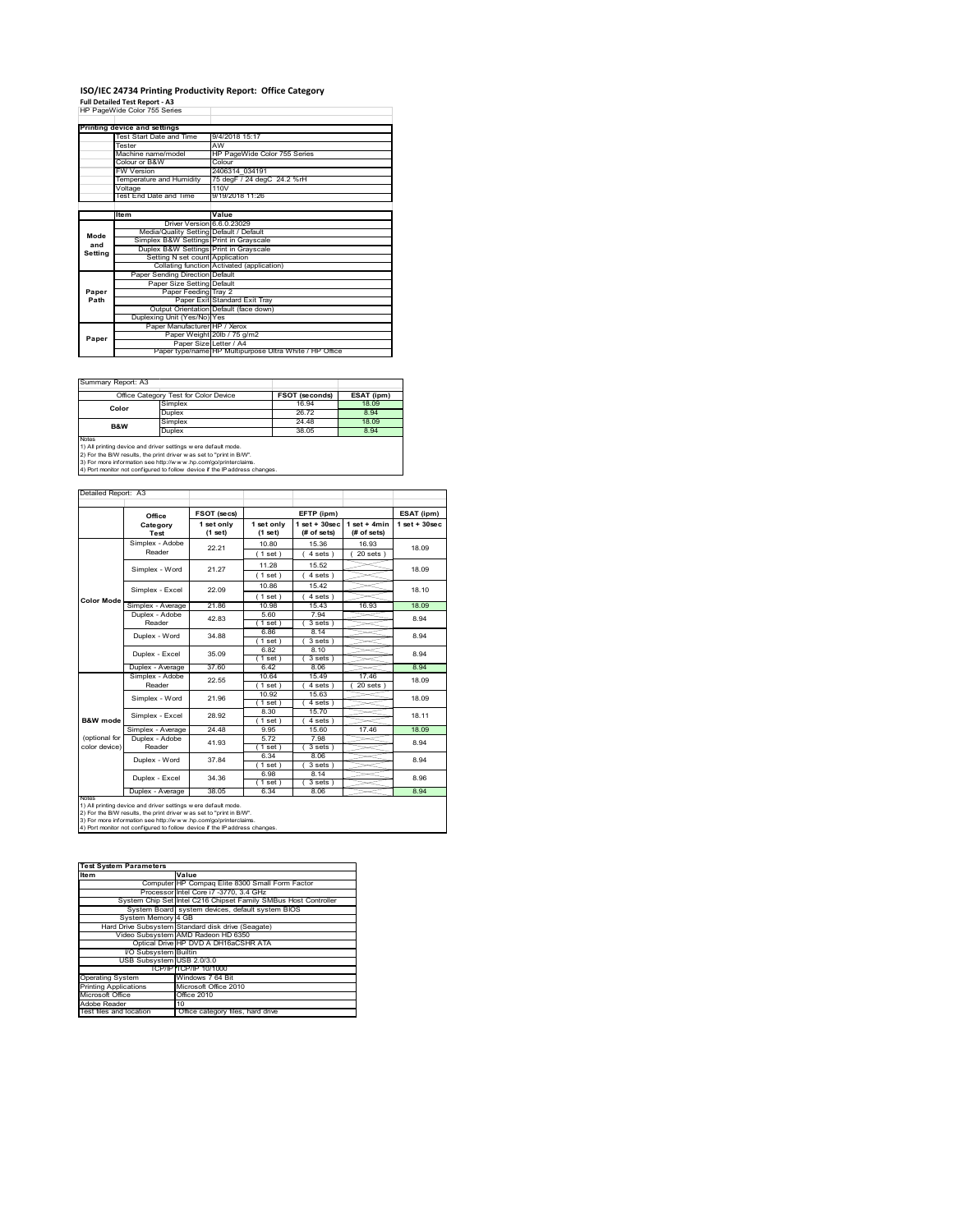#### **ISO/IEC 24734 Printing Productivity Report: Office Category**

**Feature Performance Full Report ‐ Office Feature Performance Test** HP PageWide Color 755 Series

|         | Printing device and settings            |                                                         |
|---------|-----------------------------------------|---------------------------------------------------------|
|         | Test Start Date and Time                | 9/4/2018 15:17                                          |
|         | Tester                                  | AW                                                      |
|         | Machine name/model                      | HP PageWide Color 755 Series                            |
|         | Colour or B&W                           | Colour                                                  |
|         | <b>FW Version</b>                       | 2406314 034191                                          |
|         | Temperature and Humidity                | 75 degF / 24 degC 24.2 %rH                              |
|         | Voltage                                 | 110V                                                    |
|         | Test End Date and Time                  | 9/19/2018 11:26                                         |
|         |                                         |                                                         |
|         | Item                                    | Value                                                   |
|         | Driver Version 6.6.0.23029              |                                                         |
| Mode    | Media/Quality Setting Default / Default |                                                         |
| and     | Simplex B&W Settings Print in Grayscale |                                                         |
| Setting | Duplex B&W Settings Print in Grayscale  |                                                         |
|         | Setting N set count Application         |                                                         |
|         |                                         | Collating function Activated (application)              |
|         | Paper Sending Direction Default         |                                                         |
|         | Paper Size Setting Default              |                                                         |
| Paper   | Paper Feeding Tray 2                    |                                                         |
| Path    |                                         | Paper Exit Standard Exit Tray                           |
|         |                                         | Output Orientation Default (face down)                  |
|         | Duplexing Unit (Yes/No) Yes             |                                                         |
|         | Paper Manufacturer HP / Xerox           |                                                         |
| Paper   |                                         | Paper Weight 20lb / 75 g/m2                             |
|         | Paper Size Letter / A4                  |                                                         |
|         |                                         | Paper type/name HP Multipurpose Ultra White / HP Office |

٦

| ISO Print Productivity Report: Feature Performance Test Summary                                                                                                                                                                                                                             |               |                                      |                                      |
|---------------------------------------------------------------------------------------------------------------------------------------------------------------------------------------------------------------------------------------------------------------------------------------------|---------------|--------------------------------------|--------------------------------------|
| <b>Printing Modes</b>                                                                                                                                                                                                                                                                       |               |                                      | <b>Feature Performance Ratio</b>     |
| (Feature Adobe Reader - Office test file)                                                                                                                                                                                                                                                   |               | FSOT (base)<br><b>FSOT (feature)</b> | <b>ESAT (feature)</b><br>ESAT (base) |
| A5, Landscape Feed, Simplex, Colour                                                                                                                                                                                                                                                         | Simplex       | 99%                                  | 100%                                 |
| A5. Portrait Feed. Simplex. Colour                                                                                                                                                                                                                                                          | Simplex       |                                      |                                      |
| Legal, Simplex, Colour                                                                                                                                                                                                                                                                      | Simplex       | 75%                                  | 73%                                  |
| Legal, Duplex, Colour                                                                                                                                                                                                                                                                       | <b>Duplex</b> | 55%                                  | 68%                                  |
| A4, 1200 dpi, Simplex, Colour                                                                                                                                                                                                                                                               | Simplex       |                                      |                                      |
| Letter, 1200 dpi, Simplex, Colour                                                                                                                                                                                                                                                           | Simplex       |                                      |                                      |
| A4, General Office, Simplex, Colour                                                                                                                                                                                                                                                         | Simplex       | 122%                                 | 155%                                 |
| Letter, General Office, Simplex, Colour                                                                                                                                                                                                                                                     | Simplex       | 105%                                 | 155%                                 |
| A5, Landscape Feed, Simplex, B/W                                                                                                                                                                                                                                                            | Simplex       | 119%                                 | 100%                                 |
| A5, Portrait Feed, Simplex, B/W                                                                                                                                                                                                                                                             | Simplex       |                                      |                                      |
| Legal, Simplex, B/W                                                                                                                                                                                                                                                                         | Simplex       | 81%                                  | 73%                                  |
| Legal, Duplex, B/W                                                                                                                                                                                                                                                                          | <b>Duplex</b> | 57%                                  | 68%                                  |
| A4, 1200 dpi, Simplex, B/W                                                                                                                                                                                                                                                                  | Simplex       |                                      |                                      |
| Letter, 1200 dpi, Simplex, B/W                                                                                                                                                                                                                                                              | Simplex       |                                      |                                      |
| A4. General Office. Simplex. B/W                                                                                                                                                                                                                                                            | Simplex       | 122%                                 | 155%                                 |
| Letter, General Office, Simplex, B/W                                                                                                                                                                                                                                                        | Simplex       | 115%                                 | 154%                                 |
| Notes<br>1) All printing device and driver settings w ere default mode.<br>2) Test conducted with 8-paper Office Feature Performance file.<br>3) For more information see http://www.hp.com/go/printerclaims.<br>4) Port monitor not configured to follow device if the IP address changes. |               |                                      |                                      |

| <b>Printing Modes</b>                               |                     | <b>Base Printing Mode</b> |                      | <b>Feature Performance</b>       |                                         |                                      |
|-----------------------------------------------------|---------------------|---------------------------|----------------------|----------------------------------|-----------------------------------------|--------------------------------------|
| Feature Adobe Reader - Office<br>test file (8-page) | <b>FSOT</b><br>Base | <b>ESAT</b><br>Base       | 1 set<br>FSOT (secs) | $1$ set $+30$ sec.<br>ESAT (ipm) | FSOT (base)<br><b>FSOT</b><br>(feature) | <b>ESAT (feature)</b><br>ESAT (base) |
| A5. Landscape Feed. Simplex. Colour                 | 22.37               | 36.04                     | 22.78                | 36 O                             | 99%                                     | 100%                                 |
| A5. Portrait Feed. Simplex. Colour                  | 22.37               | 36.04                     |                      |                                  |                                         |                                      |
| Legal, Simplex, Colour                              | 23 16               | 35 98                     | 31.02                | 26.6                             | 75%                                     | 73%                                  |
| Legal, Duplex, Colour                               | 23.16               | 35 98                     | 427                  | 247                              | 55%                                     | 68%                                  |
| A4, 1200 dpi, Simplex, Colour                       | 22.37               | 36.04                     |                      |                                  |                                         |                                      |
| Letter, 1200 dpi, Simplex, Colour                   | 23.16               | 35 98                     |                      |                                  |                                         |                                      |
| A4. General Office. Simplex. Colour                 | 22.37               | 36.04                     | 18.36                | 56.0                             | 122%                                    | 155%                                 |
| Letter, General Office, Simplex, Colour             | 23.16               | 35.98                     | 22.12                | 55.8                             | 105%                                    | 155%                                 |
| A5, Landscape Feed, Simplex, B/W                    | 26.34               | 36.02                     | 22.2                 | 36 O                             | 119%                                    | 100%                                 |
| A5, Portrait Feed, Simplex, B/W                     | 26.34               | 36.02                     |                      |                                  |                                         |                                      |
| Legal, Simplex, B/W                                 | 22.57               | 36.05                     | 27.94                | 26.6                             | 81%                                     | 73%                                  |
| Legal, Duplex, B/W                                  | 22.57               | 36.05                     | 39.61                | 247                              | 57%                                     | 68%                                  |
| A4. 1200 dpi. Simplex, B/W                          | 26.34               | 36.02                     |                      |                                  |                                         |                                      |
| Letter, 1200 dpi, Simplex, B/W                      | 22.57               | 36.05                     |                      |                                  |                                         |                                      |
| A4, General Office, Simplex, B/W                    | 26.34               | 36.02                     | 21.75                | 55.8                             | 122%                                    | 155%                                 |
| Letter, General Office, Simplex, B/W                | 22.57               | 36.05                     | 19.73                | 557                              | 115%                                    | 154%                                 |

Notes<br>1) All printing device and driver settings were default mode.<br>2) Test conducted with 8-paper Office Feature Performance file<br>3) For more information see http://www.hp.com/go/printerclaims.<br>4) Por monitor not configur

|               | <b>Test System Parameters</b> |                                                                 |
|---------------|-------------------------------|-----------------------------------------------------------------|
|               | <b>Item</b>                   | Value                                                           |
|               |                               | Computer HP Compag Elite 8300 Small Form Factor                 |
|               |                               | Processor Intel Core i7 -3770, 3.4 GHz                          |
|               |                               | System Chip Set Intel C216 Chipset Family SMBus Host Controller |
|               |                               | System Board system devices, default system BIOS                |
| Test          | System Memory 4 GB            |                                                                 |
| <b>System</b> |                               | Hard Drive Subsystem Standard disk drive (Seagate)              |
|               |                               | Video Subsystem AMD Radeon HD 6350                              |
|               |                               | Optical Drive HP DVD A DH16aCSHR ATA                            |
|               | I/O Subsystem Builtin         |                                                                 |
|               | USB Subsystem USB 2.0/3.0     |                                                                 |
| <b>VO</b>     |                               | TCP/IPITCP/IP 10/1000                                           |
|               | <b>Operating System</b>       | Windows 7 64 Bit                                                |
|               | <b>Printing Applications</b>  | Microsoft Office 2010                                           |
|               | Software Microsoft Office     | Office 2010                                                     |
|               | Adobe Reader                  | 10                                                              |
|               | Test files and location       | Office category files, hard drive                               |
|               |                               |                                                                 |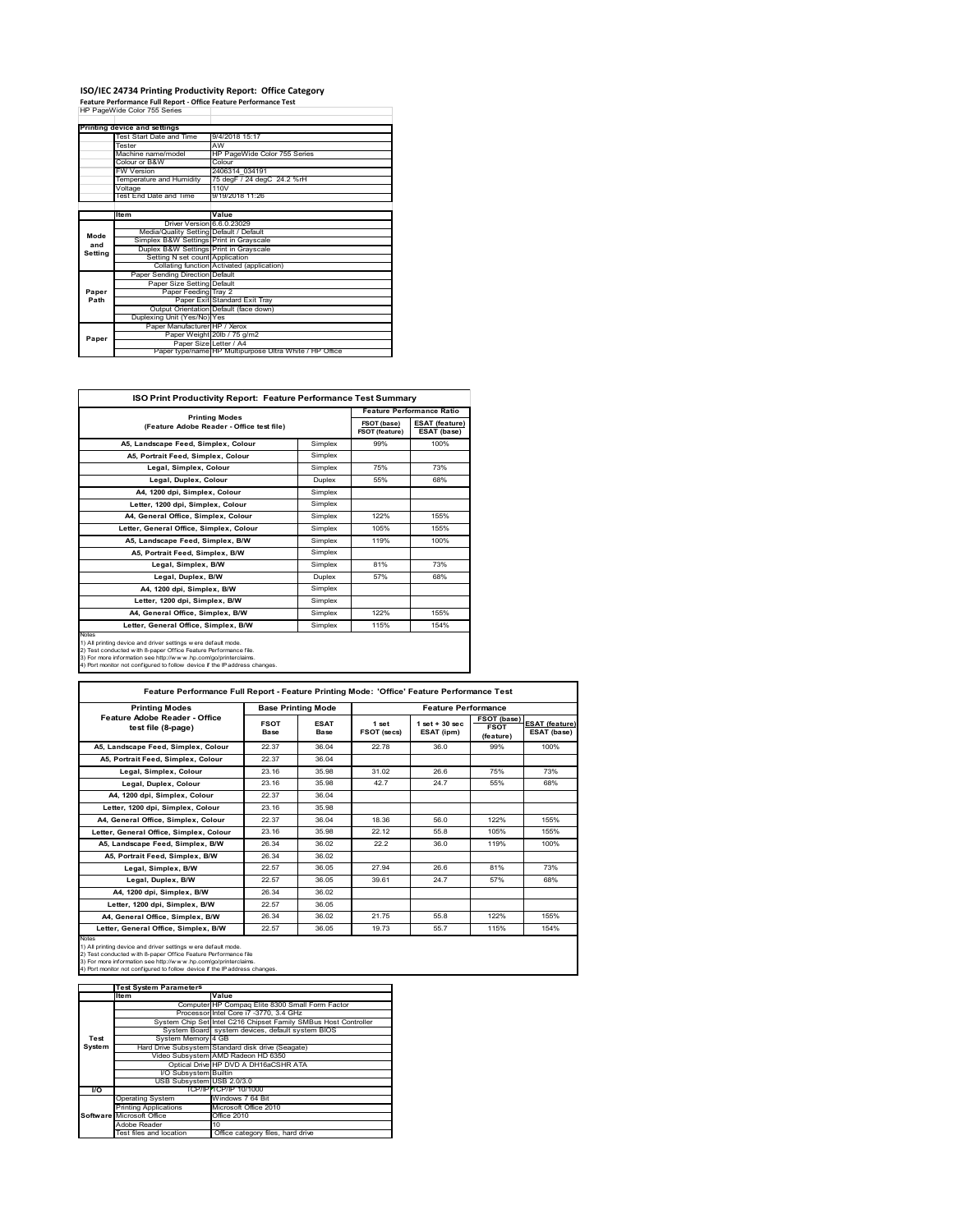#### **ISO/IEC 17629 First Print Out Time Report: Office Category Full Detailed Test Report ‐ LETTER**

|  |                              |  | Tail becamed Test Report - EETTER |
|--|------------------------------|--|-----------------------------------|
|  | HP PageWide Color 755 Series |  |                                   |

|            | Printing device and settings               |                                |
|------------|--------------------------------------------|--------------------------------|
|            | Test Start Date and Time                   | 9/4/2018 15:17                 |
|            | Tester                                     | AW                             |
|            | Machine name/model                         | HP PageWide Color 755 Series   |
|            | Colour or B&W                              | Colour                         |
|            | <b>FW Version</b>                          | 2406314 034191                 |
|            | Configuration (options)                    | Default                        |
|            | Controller                                 | N/A                            |
|            | Printing device page count                 | Not Specified                  |
|            | Printing supplies page count Not Specified |                                |
|            | Temperature and Humidity                   | 75 degF / 24 degC 24.2 %rH     |
|            | Voltage                                    | 110V                           |
|            | Test End Date and Time                     | 9/19/2018 11:26                |
|            |                                            |                                |
|            | <b>Item</b>                                | Value                          |
| Mode       | PDL and driver version                     | 6.6.0.23029                    |
| and        | Print Quality mode                         | default                        |
| Setting    | <b>B&amp;W</b> settings                    | default                        |
|            | Paper feed orientation                     | Short Edge                     |
| Paper      | Paper type setting                         | default                        |
|            | Paper feeding                              | Standard cassette              |
|            | Paper exit                                 | Standard exit tray             |
| Paper Path | Output orientation                         | default (face up or face down) |

**ISO First Page Out Time Summary Report: Office Category**

| Summary Report: Letter |         |                           |
|------------------------|---------|---------------------------|
|                        |         | FPOT from Ready (seconds) |
| Color                  | Simplex | 8.71                      |
|                        | Duplex  |                           |
| <b>B&amp;W</b>         | Simplex | 9.44                      |
|                        | Duplex  |                           |
| Notes                  |         |                           |

Notes<br>1) All printing device and driver settings were default mode.<br>2) For the BW results, the print driver was set to "print in BW".<br>3) For more information see http://www.hp.com/golprinterclaims.<br>4) Rot monitor not confi

|                                                        |                                                                                                                                                                                                                                                                                                                                                                                                             |                            | ISO First Page Out Time Report: Office Category |                              |                            |                   |
|--------------------------------------------------------|-------------------------------------------------------------------------------------------------------------------------------------------------------------------------------------------------------------------------------------------------------------------------------------------------------------------------------------------------------------------------------------------------------------|----------------------------|-------------------------------------------------|------------------------------|----------------------------|-------------------|
| <b>Detailed Report: LETTER</b>                         |                                                                                                                                                                                                                                                                                                                                                                                                             | Word<br>(seconds)          | Excel<br>(seconds)                              | Adobe<br>Reader<br>(seconds) | Average<br>(seconds)       | <b>Delay Time</b> |
|                                                        | FPOT from Ready - Simplex                                                                                                                                                                                                                                                                                                                                                                                   | 7.40                       | 8.43                                            | 10.28                        | 8.71                       | 48 Seconds        |
|                                                        | FPOT from Ready - Duplex                                                                                                                                                                                                                                                                                                                                                                                    |                            |                                                 |                              |                            |                   |
| <b>Color Mode</b>                                      | FPOT from Sleep - Simplex                                                                                                                                                                                                                                                                                                                                                                                   |                            |                                                 | 26.14                        |                            | 76 Minutes        |
|                                                        | Recovery Time                                                                                                                                                                                                                                                                                                                                                                                               |                            |                                                 | 15.9                         |                            |                   |
|                                                        | FPOT from Off - Simplex                                                                                                                                                                                                                                                                                                                                                                                     |                            |                                                 | 120.75                       |                            |                   |
|                                                        | Warm-up Time                                                                                                                                                                                                                                                                                                                                                                                                |                            |                                                 | 110.47                       |                            |                   |
|                                                        | FPOT from Ready - Simplex                                                                                                                                                                                                                                                                                                                                                                                   | 8.56                       | 9.92                                            | 9.82                         | 944                        | 48 Seconds        |
|                                                        | FPOT from Ready - Duplex                                                                                                                                                                                                                                                                                                                                                                                    |                            |                                                 |                              |                            |                   |
| <b>B&amp;W Mode</b>                                    | FPOT from Sleep - Simplex                                                                                                                                                                                                                                                                                                                                                                                   |                            |                                                 | 20.83                        |                            | 76 Minutes        |
|                                                        | Recovery Time                                                                                                                                                                                                                                                                                                                                                                                               |                            |                                                 | 11.0                         |                            |                   |
|                                                        | FPOT from Off - Simplex                                                                                                                                                                                                                                                                                                                                                                                     |                            |                                                 | 120.76                       |                            |                   |
|                                                        |                                                                                                                                                                                                                                                                                                                                                                                                             |                            |                                                 |                              |                            |                   |
| Notes                                                  | Warm-up Time                                                                                                                                                                                                                                                                                                                                                                                                |                            |                                                 | 110.94                       |                            |                   |
|                                                        | 1) All printing device and driver settings w ere default mode.<br>2) For the B/W results, the print driver was set to "print in B/W".<br>3) For more information see http://www.hp.com/go/printerclaims.<br>4) Port monitor not configured to follow device if the IP address changes.<br>5) Page counts w ere collected after completion of the tests.<br>6) Details for FPOT from Sleep are show n below. |                            |                                                 |                              |                            |                   |
| <b>HP Data Table</b><br><b>Detailed Report: LETTER</b> |                                                                                                                                                                                                                                                                                                                                                                                                             |                            |                                                 |                              |                            |                   |
|                                                        |                                                                                                                                                                                                                                                                                                                                                                                                             | <b>FPOT Avg</b><br>(se cs) | FPOT (secs)<br><b>Iteration 1</b>               | FPOT (secs)<br>Iteration 2   | FPOT (secs)<br>Iteration 3 | Application       |
|                                                        | FPOT from Sleep                                                                                                                                                                                                                                                                                                                                                                                             | 26.14                      | 26.17                                           | 26.10                        | N/A                        | Adobe Reader      |
| Color Mode                                             | FPOT from Sleep (15 minutes)<br>HP/Non ISO Test                                                                                                                                                                                                                                                                                                                                                             | 11.08                      | 11.60                                           | 10.55                        | N/A                        | Adobe Reader      |
| <b>B&amp;W Mode</b>                                    | <b>FPOT</b> from Sleep                                                                                                                                                                                                                                                                                                                                                                                      | 20.83                      | 21 25                                           | 20.40                        | N/A                        | Adobe Reader      |

Notes<br>1) All printing device and driver settings w ere default mode.<br>2) For the B/W results, the print driver w as set to "print in B/W".<br>3 DLP includes detailed iterations as data measurements may vary run to run.

|                                            | <b>Test System Parameters</b> |                                                       |  |  |  |  |
|--------------------------------------------|-------------------------------|-------------------------------------------------------|--|--|--|--|
|                                            | Item                          | Value                                                 |  |  |  |  |
|                                            | Computer                      | HP Compaq Elite 8300 Small Form Factor                |  |  |  |  |
|                                            | Processor                     | Intel Core i7 -3770, 3.4 GHz                          |  |  |  |  |
|                                            | System Chip Set               | Intel C216 Chipset Family SMBus Host Controller       |  |  |  |  |
|                                            | System Board                  | system devices, default system BIOS                   |  |  |  |  |
| Test                                       | <b>System Memory</b>          | 4 GB                                                  |  |  |  |  |
| System                                     | Hard Drive Subsystem          | Standard disk drive (Seagate)                         |  |  |  |  |
|                                            | Video Subsystem               | AMD Radeon HD 6350                                    |  |  |  |  |
|                                            | Optical Drive                 | HP DVD A DH16aCSHR ATA                                |  |  |  |  |
|                                            | I/O Subsystem                 | <b>Builtin</b>                                        |  |  |  |  |
|                                            | <b>USB Subsystem</b>          | USB 2.0/3.0                                           |  |  |  |  |
| Printing<br>TCP/IP<br>Device<br>Connection |                               | 10/1000                                               |  |  |  |  |
|                                            | <b>Operating System</b>       | Windows 7 Business/Ultimate, 64 bit, Build 7601, SP 1 |  |  |  |  |
|                                            | <b>Printing Applications</b>  | Microsoft Office 2010 SP2                             |  |  |  |  |
| Software                                   |                               | Adobe Reader 10.1.4                                   |  |  |  |  |
|                                            | Print Driver                  | 6.6.0.23029                                           |  |  |  |  |